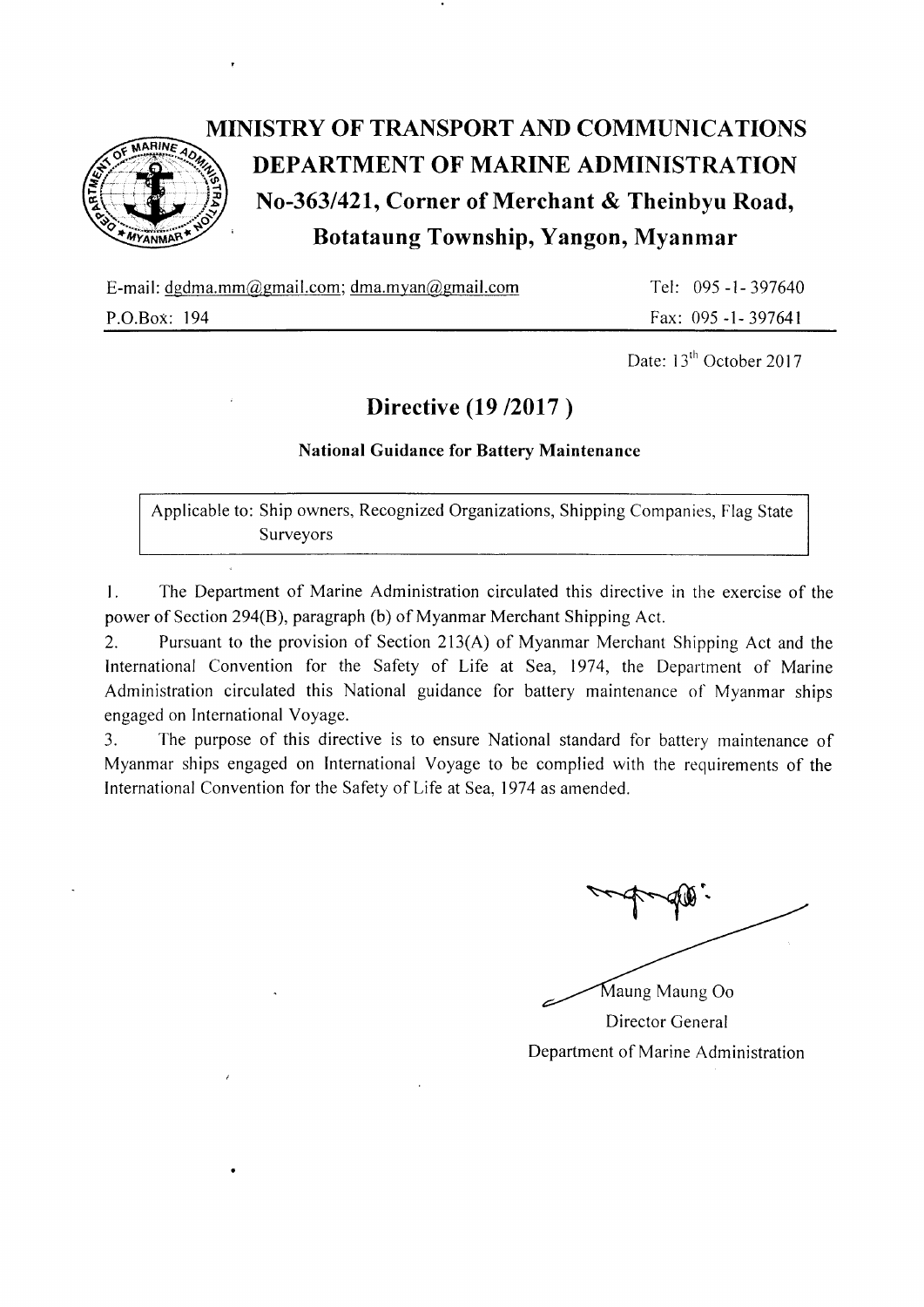## **THE REPUBLIC OF THE UNION OF MYANMAR**



# **MINISTRY OF TRANSPORT AND COMMUNICATIONS DEPARTMENT OF MARINE ADMINISTRATION MARINE ENGINEERING DIVISION**

**Guidance for Battery Maintenance**

**Date: 29.1.2018 Resvise-00**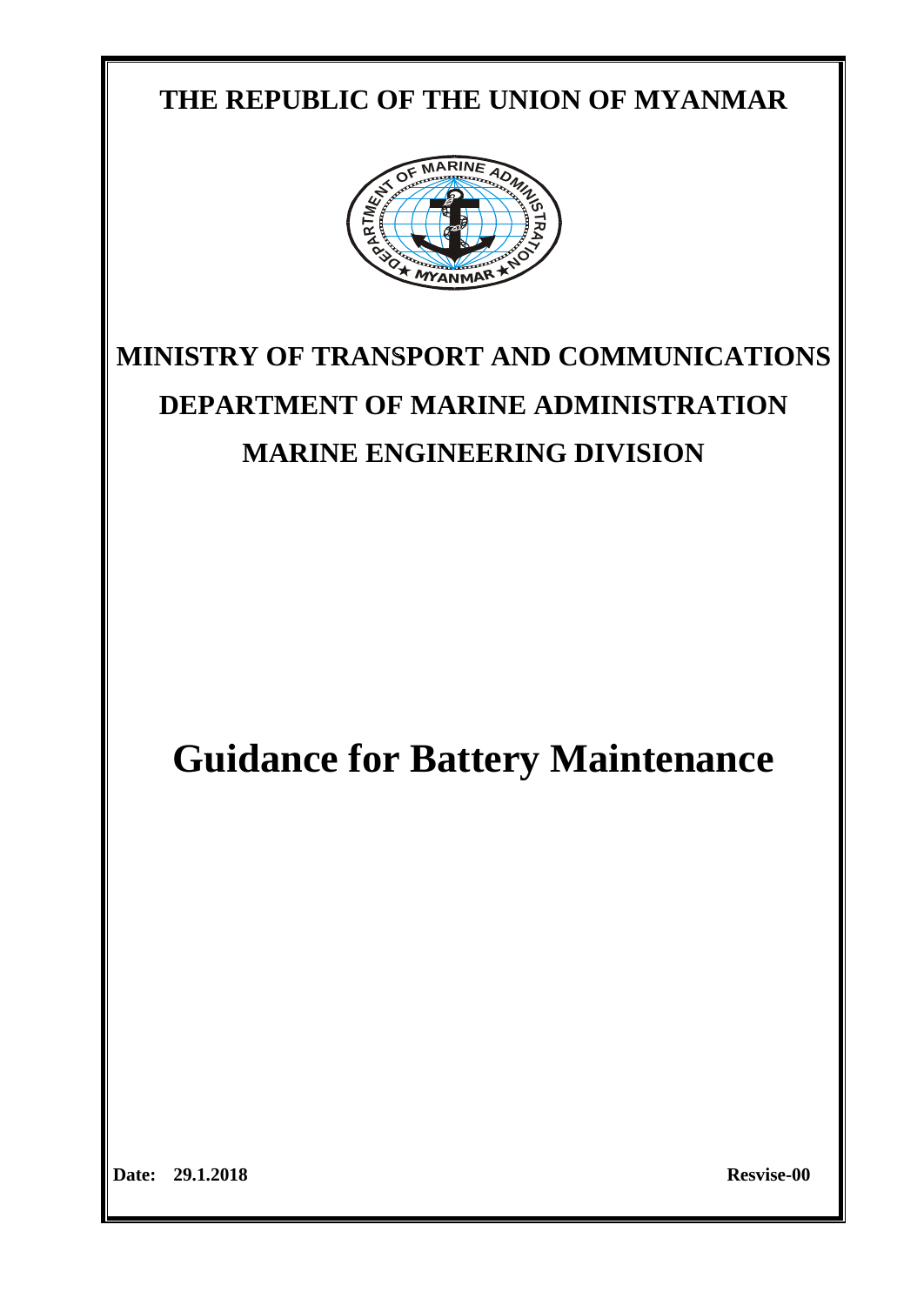#### **BATTERY MAINTENANCE**

#### **Introduction**

All the batteries used on board a ship should be effectively maintained in order to prevent leakage or any other kind of problems. Battery maintenance is an important task on a ship which should be carried out in a diligent manner. First and fore most, all the batteries should be maintained in a fully charged condition. In case of lead-acid batteries a constant trickle charge should be provided. If a constant trickle charge is not available, then a regular charge up is necessary. If you want to know more about these various [types of battery](http://www.brighthubengineering.com/power-generation-distribution/123909-types-of-batteries-and-their-applications/) charging procedures, you can read this article on [operational characteristics](http://www.brighthubengineering.com/marine-engines-machinery/49639-battery-selection-for-marine-purposes/) of batteries. Also another articles describes the different [types of batteries](http://www.brighthubengineering.com/power-generation-distribution/123909-types-of-batteries-and-their-applications/) used on board ships such as [alkaline and lead](http://www.brighthubengineering.com/marine-engines-machinery/49635-batteries-used-on-ships/)  [acid batteries.](http://www.brighthubengineering.com/marine-engines-machinery/49635-batteries-used-on-ships/)

How do we maintain the batteries on board a ship? Well actually since the batteries used on board ships are not much different from those used on land, the maintenance procedures described here can be used for maintenance of these [types of batteries](http://www.brighthubengineering.com/power-generation-distribution/123909-types-of-batteries-and-their-applications/) irrespective of the fact whether they are used on land or sea. Of course the environmental conditions at sea are much more harsh than those at land with the presence of lots of humidity and corrosive nature of sea water.

#### **Measuring charge/voltage**

In order to measure the condition of a battery, normally two parameters are taken, specific gravity and voltage. The specific gravity is measured using a hydrometer while the latter is obviously measured using a voltage meter.

#### **Hydrometer**

The hydrometer is an arrangement in which a float is placed in a cylindrical glass tube. The glass tube has a rubber bulb at one end and a rubber tube attached at the other (see diagram below). A scale is drawn on the glass tube, against which the level of float is measured. In order to measure the charge, electrolyte from each cell is taken in the glass tube and the specific gravity is measured. It is necessary that all the cells have almost the same charge. This specific gravity reading is related to the charge of the battery and must be corrected for the temperature of the electrolyte. For example, the approximate value of a fully charged lead-acid battery is 1.280 at 15 degree Celsius.

#### **Voltage**

Apart from checking the specific gravity, you also need to the check the voltage. Normally the battery would show a voltage which is slightly above its rated voltage. E.g. a battery of 12 V should show nearly 12.6 approx in order to indicate that it is fully charged. A value near to the actual rated value or slightly less (say 11.9 V) certainly indicates a discharged condition. In actual practice, these values are not taken in isolation but both specific gravity and voltage are checked and compared with a standard chart for comparison provided by the manufacturer